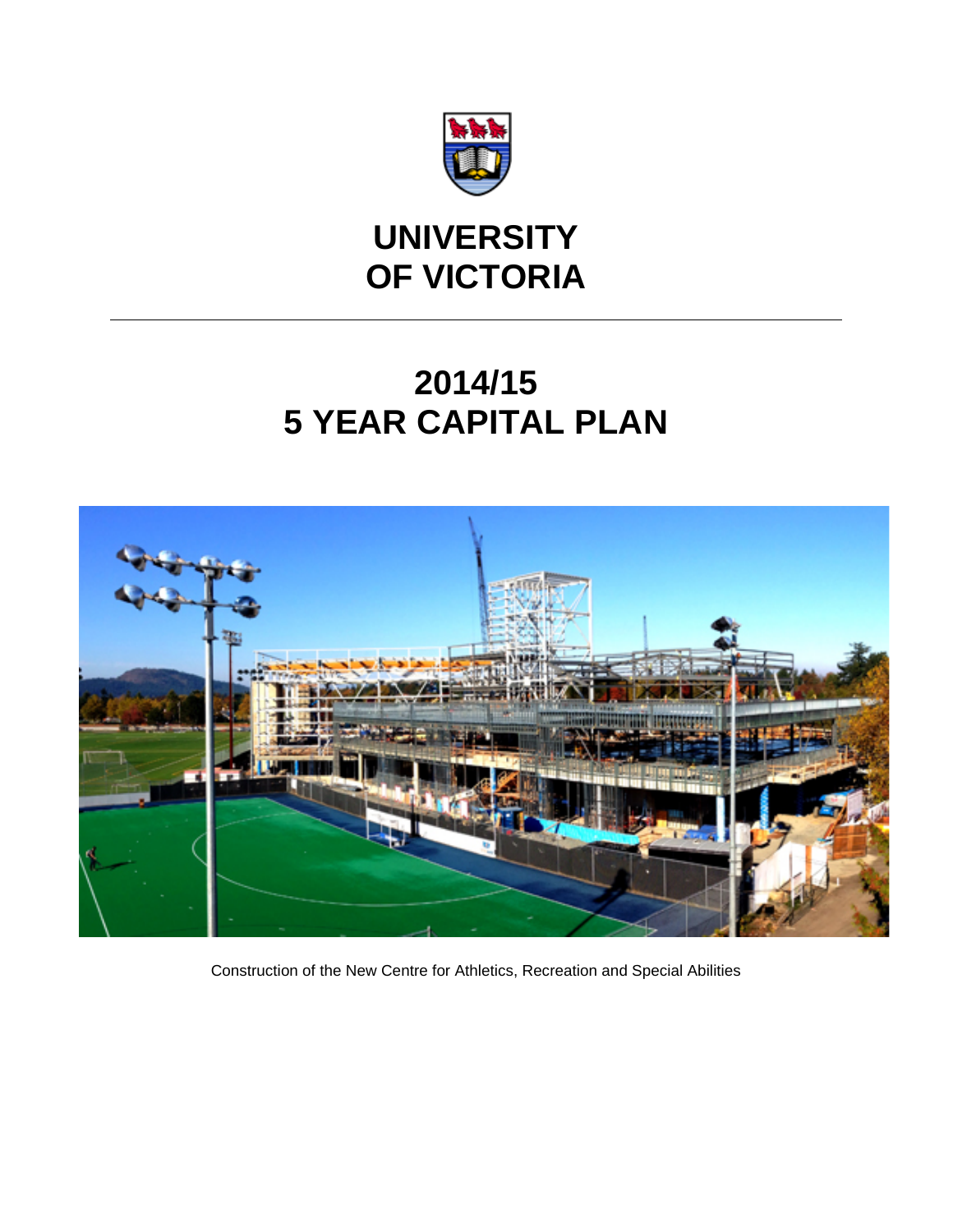

## **TABLE OF CONTENTS**

| 1) |                                           |  |  |  |  |
|----|-------------------------------------------|--|--|--|--|
| 2) | <b>CARSA</b><br>Campus electrical upgrade |  |  |  |  |
| 3) |                                           |  |  |  |  |
|    |                                           |  |  |  |  |
|    |                                           |  |  |  |  |
|    |                                           |  |  |  |  |
|    |                                           |  |  |  |  |
|    |                                           |  |  |  |  |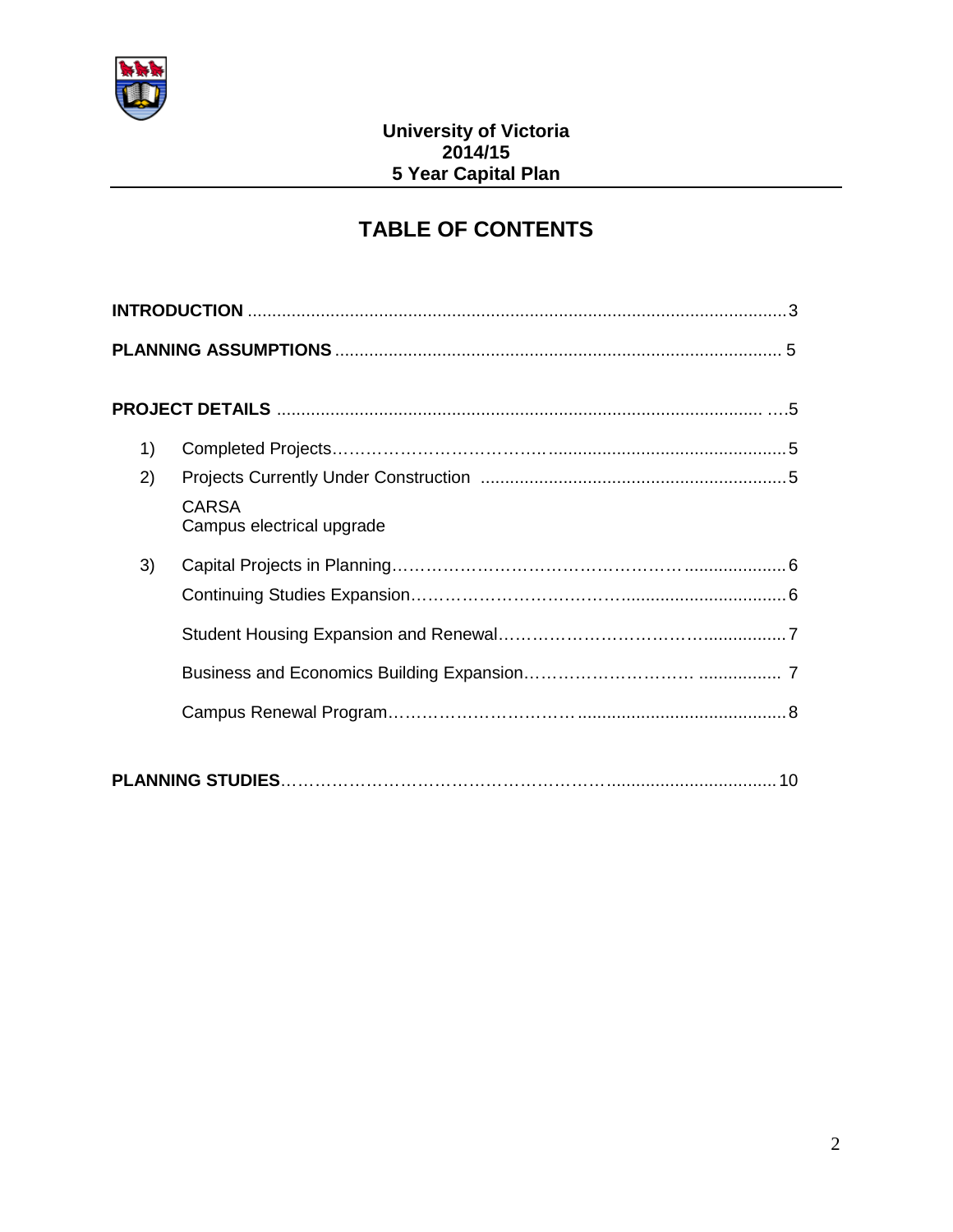

## **A. INTRODUCTION**

During the period 2001 to 2010, the physical aspect of the campus underwent significant change due to a program of expansion. This expansion provided much needed teaching, research, academic, residence and administrative office space to address the significant space shortage on campus resulting from student enrolment growth.

With expansion well underway, in 2007 the university shifted its focus to campus renewal. An assessment was completed of the university's six oldest buildings as well as the university's Athletic, Recreation and School of Exercise Science, Physical and Health Education facilities. Two projects emerged out of these assessments: the Renewal Program funded through the Knowledge Infrastructure Program (KIP), as well as the Centre for Athletics, Recreation and Special Abilities and Renovations to McKinnon – Phase I (CARSA). The KIP renewal project was completed in 2011 and the CARSA project is now under construction.

While the KIP renewal program addressed some deferred maintenance and infrastructure issues, overall the university's infrastructure is aging and deferred maintenance issues need to be addressed. In 2010 an assessment by an external organization, funded by the Ministry of Advanced Education, of the university's deferred maintenance was undertaken. This assessment work included looking at all academic buildings on campus to determine each building's physical condition using an industry standard index called the Facilities Condition Index or FCI. The overall FCI of our buildings was then determined to be 32%. An FCI number below 10 indicates that the buildings are generally in good condition and an FCI rating between 10 and 30 is considered poor. The investment that would be required to address all deferred maintenance and capital renewal over the next five years was estimated at \$361M. Given the magnitude of this issue, and the fact that these values will continue to grow over time, deferred maintenance is an area of priority.

Another priority area is the development of a new expansion plan. While the previous expansion program that completed in 2008 provided significant new space on campus, when you compare our inventory to Ministry space standards there is a shortfall of 25,555 net assignable square metres (NASM) - close to 14% below standard (see appendix 1). Given this shortfall, the 2013- 14 capital plan had as its first planning task the following:

*A plan will be developed that outlines the next new priority building(s). The plan will consider how to incorporate inter-disciplinary educational and research programs with the new academic space. It will also include a review of the health services space which is currently inadequate to run a modern health care program.*

During 2013-14 initial planning work was undertaken to determine the areas of priority for addressing the most significant space gaps noted in appendix 1 which include academic office space, maintenance space, student and central service space<sup>[1](#page-2-0)</sup> and research laboratories.

<span id="page-2-0"></span><sup>&</sup>lt;sup>1</sup> Student and central services includes: food services, bookstore, AV/TV, data centre, student computer labs, health, student lounge space, student office and support space and general assembly such as galleries auditorium etc.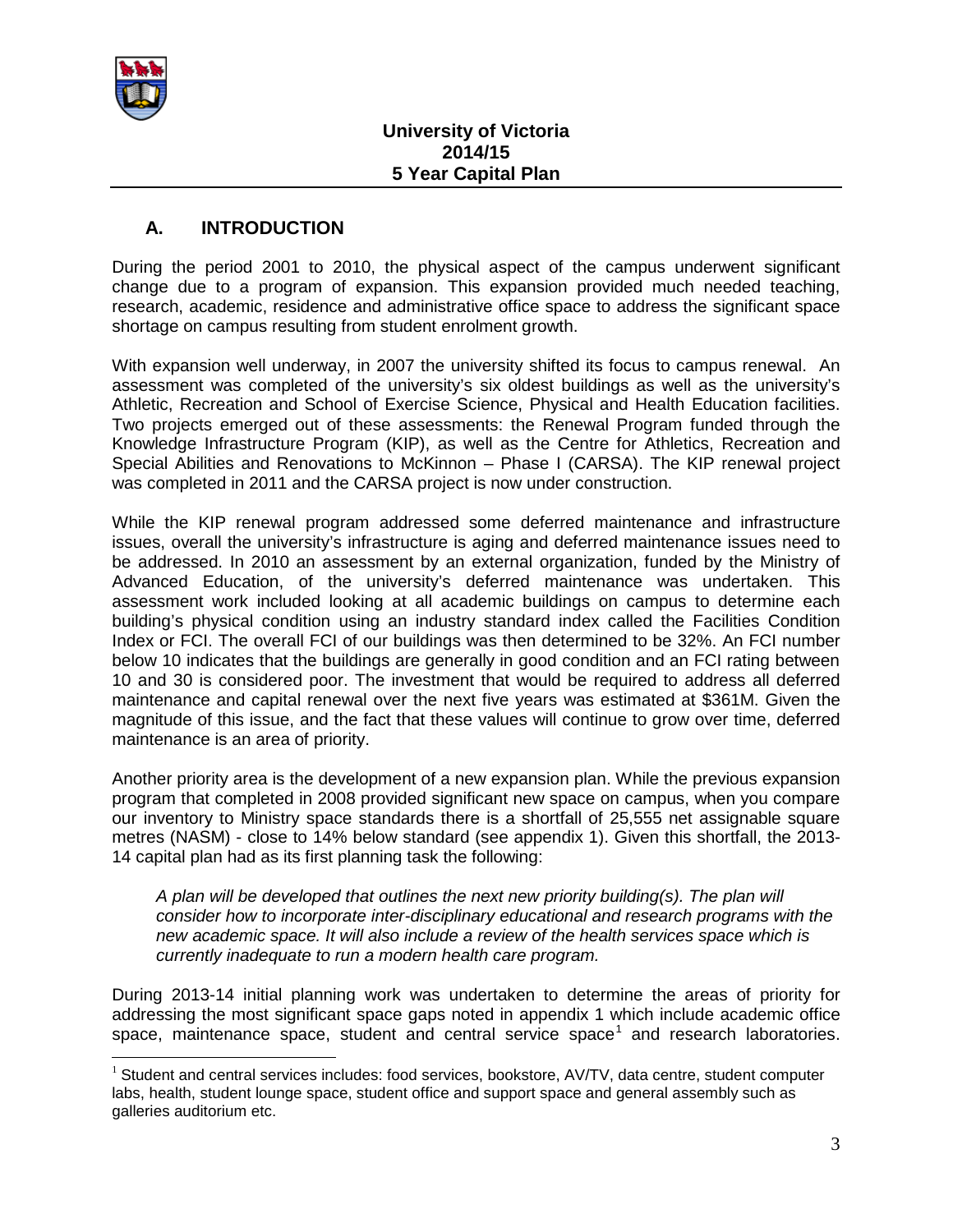

Further detailed work is required to determine specific building program(s) and potential decanting options. This work will commence in 2014-15 and is outlined in section D.

Given the above, capital planning efforts over the next 5 years will need to address both deferred maintenance requirements through renewal and seismic projects, as well as space pressure challenges through some moderate expansion.

The university's strategic plan provides guidance for capital priorities as follows:

- *2d) develop a plan for residential graduate and undergraduate student housing that maintains our first-year residence guarantee, gives priority to returning coop, study-abroad and international students and contemplates a doubling of our current on-campus capacity.*
- *16e) enhance the capacity of our athletics and recreation programs to support both the physical well-being of members of the university community and enable the development of nationally competitive intercollegiate sports.*
- *20h) provide support for visiting international scholars, where possible making available working space in an office or laboratory and short term accommodation.*
- *34b) construct and maintain classrooms, research labs, graduate student space, informal learning spaces, etc. to meet the needs of our academic programs.*
- *34c) build an engaged campus by providing space for dialogue, engagement, activity and interaction outside of the classroom and by upgrading existing amenities; e.g. food services, residence, global lounge, athletics facilities (the Centre for Athletics, Recreation and Special Abilities), performance space and commercial venues.*
- *37a) ensure existing spaces are used to their full potential by identifying opportunities for shared spaces, designing our facilities for functional flexibility and optimizing our scheduling space.*

As well as the goals listed above, the university's Sustainability Action Plan: Campus Operations, outlines the following goals which impact capital planning:

- *Institutional greenhouse gas emissions reduction of 30% by 2019*
- *Reduce campus electricity consumption intensity by 8% by 2019*
- *Reduce campus natural gas consumption intensity by 12% by 2019*
- *Develop systems that provide for the reduction, measurement and reporting of construction and demolition waste and*
- *Ensure all new buildings and major renovation projects achieve the standard of LEED Gold or equivalent certification.*

As well as institutional goals, capital planning is also influenced by provincial government objectives and priorities. These objectives are congruent with university goals and include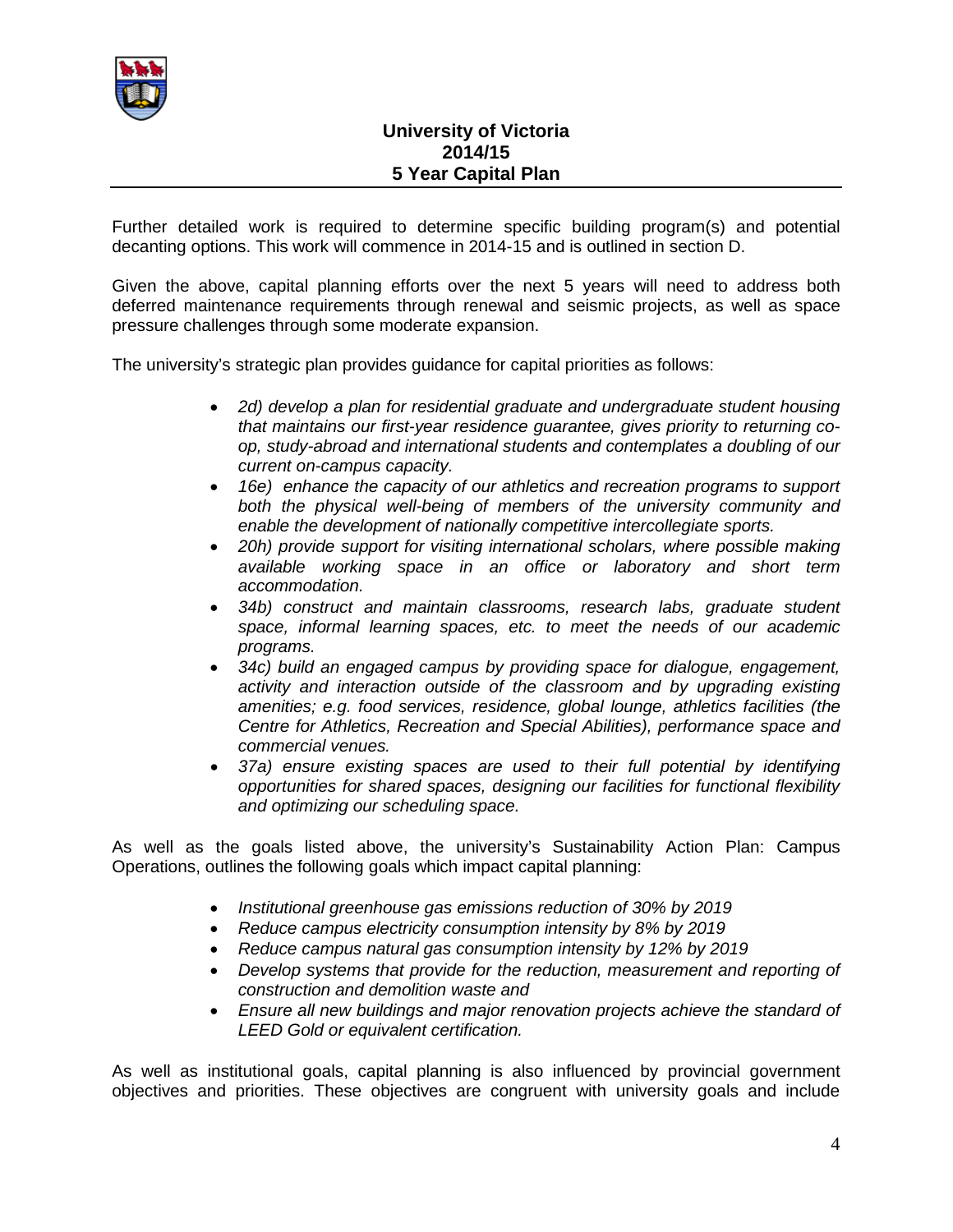

carbon reduction, the renewal of existing infrastructure and "investing in new or improved skills training equipment, technology and facilities to support accessible skills training opportunities…."

## **B. PLANNING ASSUMPTIONS**

The university has experienced significant student growth over the last ten years. This growth was largely a result of substantial investments by the provincial government to increase postsecondary access in British Columbia. In the last few years, the rate of growth has moderated and government funded growth ended in 2010-11. During 2013-14, domestic student enrolment was flat; while international enrolment grew by more than 300 full time equivalents (FTE) this represents less than 2% of all students. This level of growth in international students had been anticipated to occur over a three year time period to 2015-16 but occurred over one year. While some growth may occur over the next 5 years, it is expected to be very moderate – less than 1% a year and within targeted areas.

The priorities outlined in this capital plan have been developed based on the above growth assumption.

### **C. PROJECT DETAILS**

Capital projects fit into three categories: recently completed, currently under construction or in planning. While the focus of the five year capital plan is projects in planning, the following section also outlines information on recently completed and current projects for completeness, as well as to provide continuity between approved plans.

#### **1) Completed Projects**

During summer 2013, an upgrade to the campus electrical system was completed. This project included the addition of a second electrical supply feeder to campus as well as an upgrade to the electrical substation high voltage distribution system and campus feeder system. This project was necessary to ensure there is adequate power to support the campus into the future.

#### **2) Projects Currently under Construction**

There are three major capital projects currently under construction: The first project is the new Centre for Athletics, Recreation and Special Abilities (CARSA) and associated parkade which started construction in early 2013. This project includes the construction of a new facility, with an attached parkade, as well as significant renovations to the current McKinnon facility. The Centre will house UVic Athletics and Recreation, and CanAssist, UVic's leading-edge program that develops innovative technologies and programs for individuals with disabilities. The new facility will include a new spectator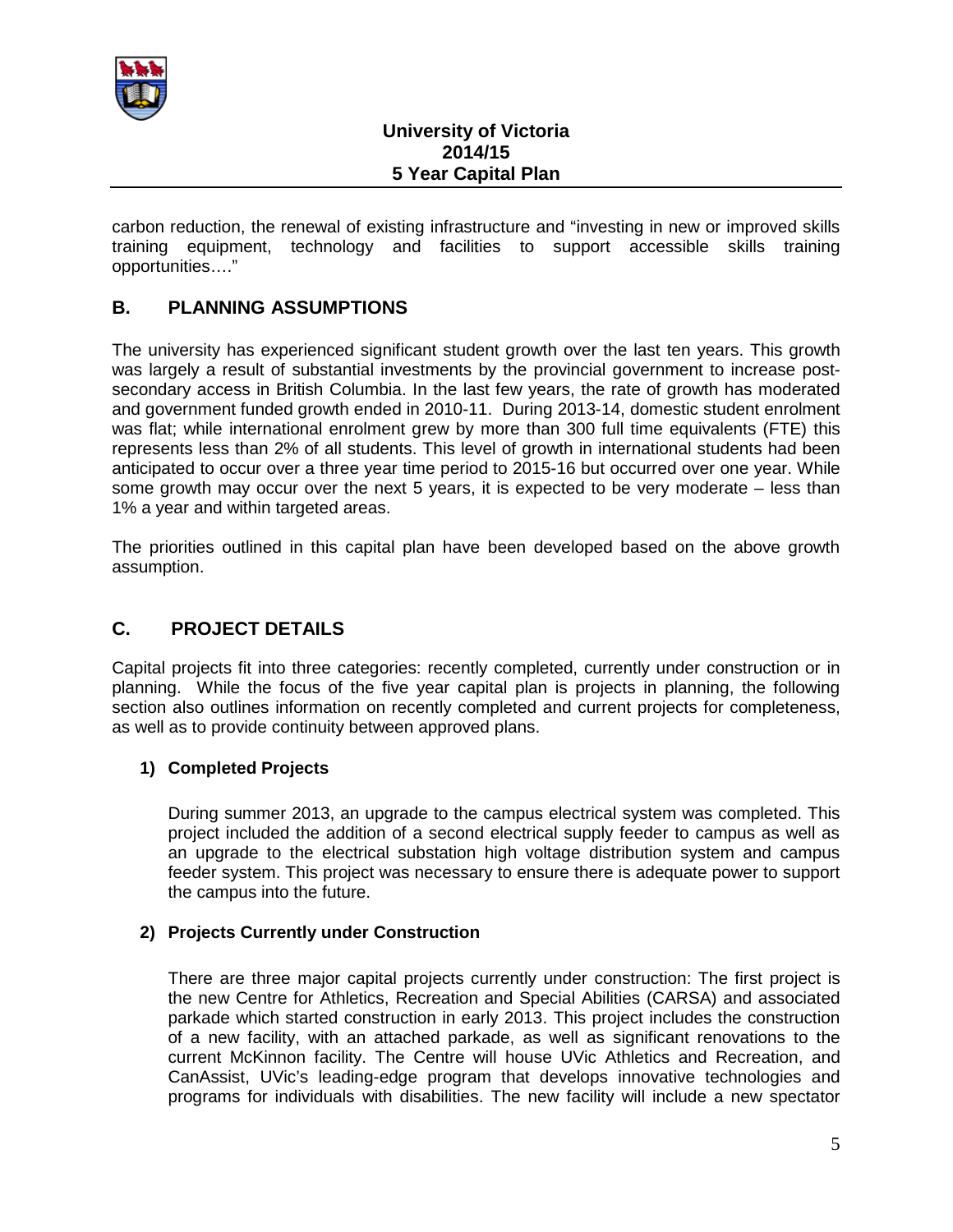

gym, squash and racquet courts, fitness and weight centre, climbing wall, multi-purpose field house and dance and activity spaces. Renovations to McKinnon are currently at the design stage. This portion of the project will provide research, teaching and office space to the School of Exercise Science, Physical and Health Education to help address pressures from student and faculty growth. The new centre will be ~17,000 gross square meters with renovated space in McKinnon estimated at ~1,600 net assignable square meters.

The construction of CARSA has displaced 234 surface parking spots. Consistent with the policy direction in the Campus Plan, which states that the university will replace parking with multi-storey parkades near the McKenzie, Sinclair and Gordon Head entrances, the lost surface parking will be replaced with a 3 storey, 332 stall parkade located adjacent to the new Centre. This project is scheduled to be completed in 2015.

The second project that will be under construction in 2014-15 is the addition to the Continuing Studies Building. This project, which includes an expansion to and a renovation of the current Continuing Studies Building, was approved by the Board to move to construction in January 2014. The addition will include  $\sim$  1,300 net assignable square metres (NASM) including space for classrooms, offices, computer labs, preparation areas, student support space and some growth space for campus. The project will also include renovations to ~600 NASM within the current building for technical support and additional instructional preparation space. This project is scheduled to be completed in summer 2015.

The third project is the expansion and renovation of the cafeteria within the University Centre. The vision for this project is to create a community space that enhances the student and community experience by providing a fresh food dining experience that is innovative and dynamic. This facility will become the core (non-residential) UVic dining facility and will offer a diverse, modern, healthy array of food options that reflect our west coast environment. The project will increase food services space by ~250 square metres and is expected to be complete for September 2014.

#### **3) Capital Projects in Planning**

This section outlines the priority capital projects for the university for the coming five years. Ministry guidelines classify major capital projects into two categories:

- 1. New priority requests, which include new buildings or additions to current building; and
- 2. Whole asset replacement and renewal projects, which are those projects where 50% or more of the asset is renovated.

With this categorization, projects that were previously considered major capital are now categorized as Major Maintenance and Rehabilitation (MMR). MMR projects are those projects, greater than \$250,000, where the renovation is less than 50% of the asset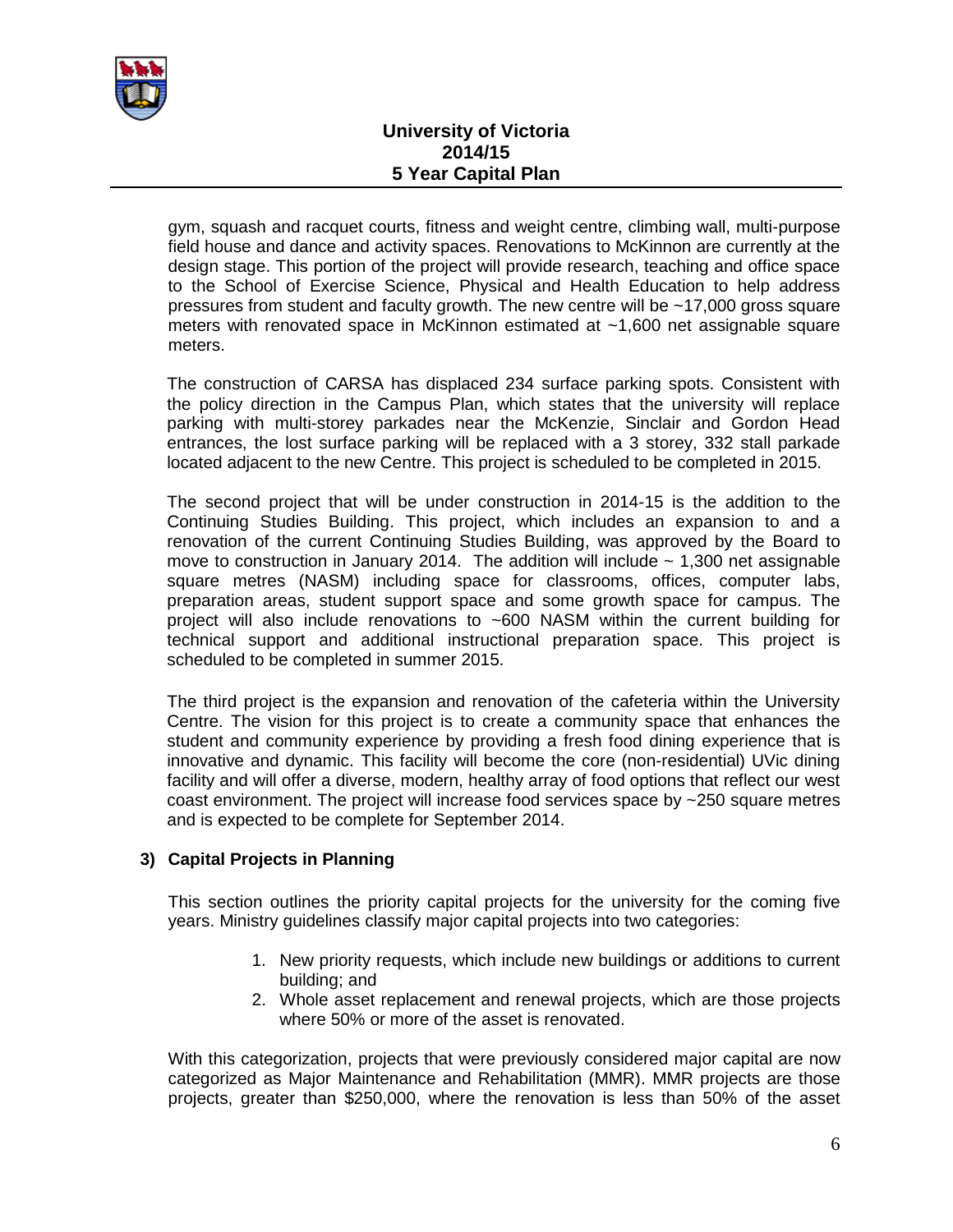

value. These projects have a separate Ministry funding process than whole asset replacement and renewal, and are therefore not considered part of the 5 year capital plan process. In order to provide a holistic picture of significant capital priorities on campus, current university priorities with respect to MMR greater than \$5.0M have been included below in their own section.

The projects below are listed in priority order within each category.

#### New Priority Projects – Category I

#### **i) Student Housing Expansion and Renewal**

As noted above, one of the goals of the strategic plan is to "develop a plan for residential graduate and undergraduate student housing that maintains our first-year residence guarantee, gives priority to returning co-op, study-abroad and international students and contemplates a doubling of our current on-campus capacity." While the addition of the 106 bed South Tower Residence building has added some capacity, the waitlists for housing continue to be significant. This unmet need, combined with the low vacancy rates within Greater Victoria, make it difficult for returning students to obtain housing.

While there is unmet need for housing, before considering further expansion a comprehensive review of the current housing inventory was required to gain an understanding of the maintenance and renewal requirements of the current buildings. An initial assessment was completed in 2011, with a further detailed analysis completed in 2012. This review shows that there is approximately \$150M in deferred maintenance. During 2013-14 various expansion and deferred maintenance options were reviewed and a business case developed for each. This work suggests that an expansion of ~600 beds combined with focused renewal is the best approach. This preferred option, along with the associated funding approach (housing fees) will be finalized in 2014-15.

#### Project Funding

The estimated cost to expand housing by 600 beds is  $\sim$ \$60M. The associated renewal plan is estimated at \$81.5M. These amounts do not include any required infrastructure costs (sewer, etc.) which still need to be determined.

The costs of expansion and renewal will be funded from housing revenue and associated reserves. The university's ability to move forward with this project will depend on whether government will approve external borrowing. There are not sufficient cash balances to fund this project.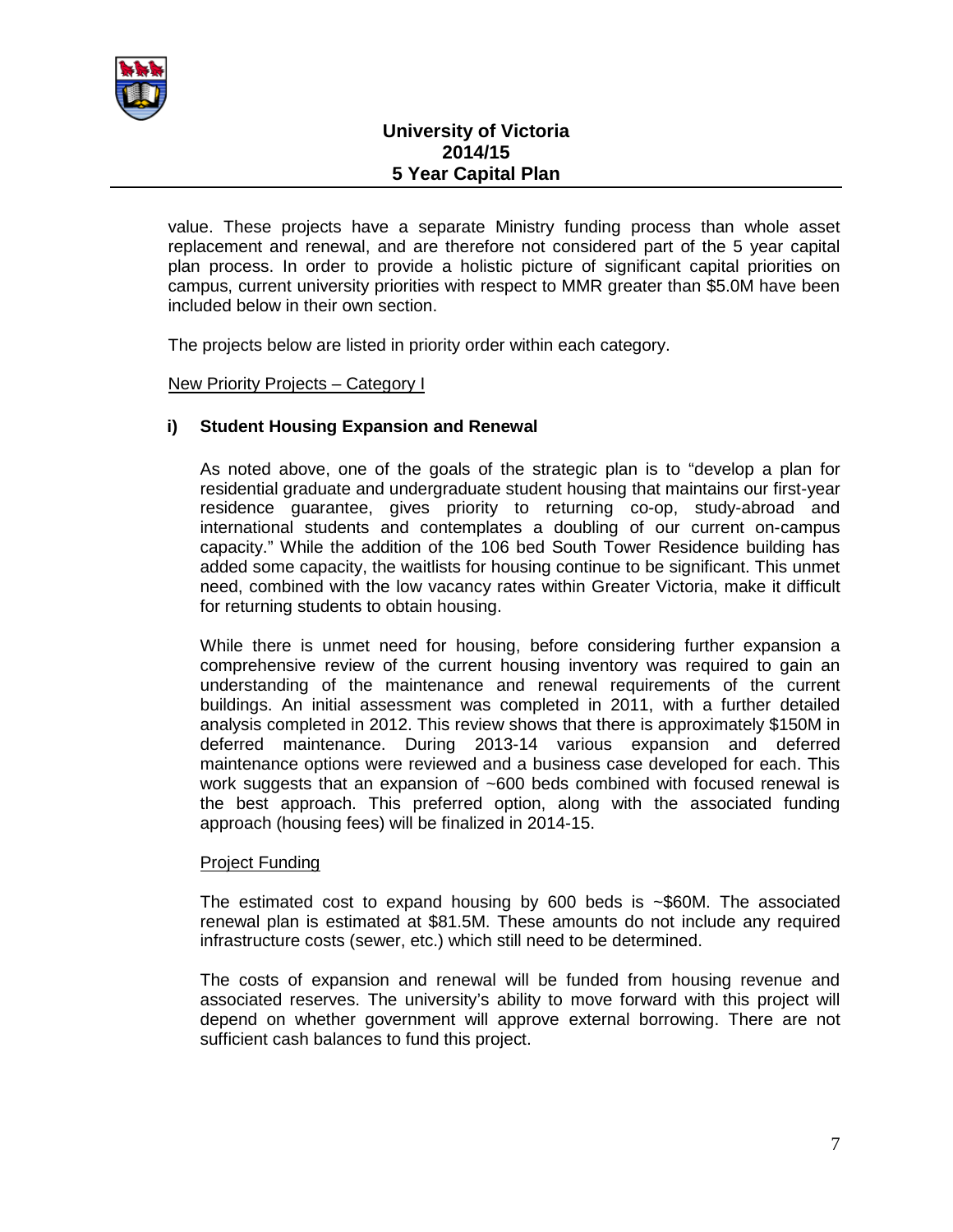

`

#### **ii) Business and Economics Building Expansion**

This project includes an addition to the current Business and Economics (BEC) building (on the north side of the building) to provide for additional capacity to address program growth. The Peter B. Gustavson School of Business expanded by 120 full time equivalents (FTEs) several years ago and with additional expansion of 120 FTEs in 2014/15. This building expansion will provide incremental space for classroom and seminar spaces, academic offices and student support spaces. Preliminary planning indicates that the addition will be  $\sim$ 4,000 gross square metres.

#### Project Funding

The estimated cost for expansion is \$20M. This project was originally to be funded solely from philanthropic sources. Enhancing space for Business has now been identified as a university priority (see section D) and as such funding is expected to be a combination of philanthropic sources, Ministry of Advanced Education and university sources. The timing for moving forward on this project will be dependent upon the percentage of philanthropic funding that can be secured and the availability of Ministry and university sources.

Whole Asset Replacement & Renewal Projects – Category II

#### **i. Campus Renewal Program**

In addition to completion of the KIP building renewals, the university has also undertaken a preliminary review of buildings on campus to identify next stage building renewal priorities. Projects identified consider the state of the current building condition as assessed under the provincial Capital Asset Management System (CAMS) in relation to preliminary seismic risk screening as undertaken for Gordon Head campus buildings in early 2012. The next major renewal buildings are proposed to be the Petch, Fraser and McPherson Library building. Two of these projects, Fraser and Petch, fit within the whole asset replacement category as the projects costs are close to or over 50% of the building's value and are therefore provided for in this plan. The McPherson project will be a future project for Major Maintenance and Rehabilitation. These renewal projects will be completed in conjunction with seismic work. The next steps include a detailed study of the renewal costs, seismic costs and recommended remediation for each identified building.

#### Project Funding

The projected budgets for each of these renewal projects are estimated as: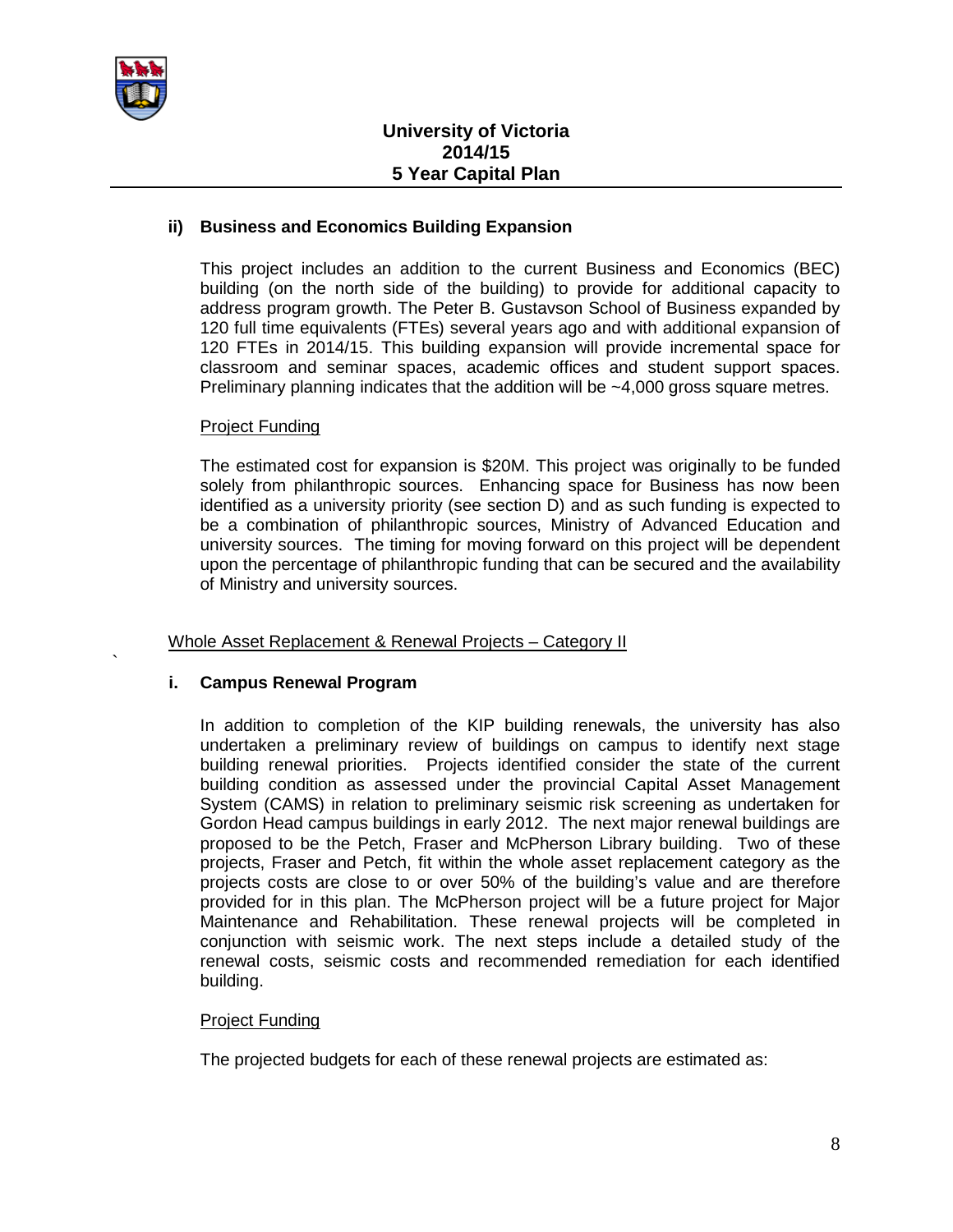

- Fraser project \$16.0M
- Petch project \$32.0M

These projects are expected to be funded primarily from the Ministry of Advanced Education.

#### Major Maintenance and Rehabilitation Projects

#### **i. Elliott Science Teaching Laboratory Upgrades**

The expansion program that was completed in 2008 not only provided additional new space on campus but also enabled the repurposing of vacated spaces. This program was called the decanting program. One of the projects within the decanting program was a renovation of space within the Elliott building. In developing the program to repurpose this space, the Faculty of Science developed a comprehensive program that looked at all space with the goals of improving overall functionality and efficiency as well as addressing the renewal and ventilation needs of the undergraduate teaching laboratories. These labs were built in the 1960s, and as such, do not meet current requirements as well as posing potential health and safety issues. While this overall program did not fit within the budget for decanting, a long term plan was developed with the Faculty that would utilize a portion of the annual minor capital funding to complete the project. This project is now considered major maintenance and rehabilitation under the new Ministry process and is the university's top priority for provincial funding.

#### Project Funding

The estimated budget is \$7.75M. This project is expected to be funded primarily from the Ministry of Advanced Education. Given the high priority and, in particular, the potential health and safety issues, the university will be funding the necessary planning activity so as to position this project to be able to move forward as soon as funding is identified.

#### **ii. Campus Seismic Program**

As noted previously, the knowledge infrastructure program (KIP) funded by the federal and provincials governments provided funding to undertaken renewal and seismic work within 6 of our oldest buildings on campus. One of the requirements of the program was that the work had to be completed by March 31, 2011. Given the program time constraints, some seismic components could not be completed while still maintaining classes. As such, seismic work needs to be completed for Clearihue, MacLaurin, Elliot Lecture Theatre and the University Centre Auditorium.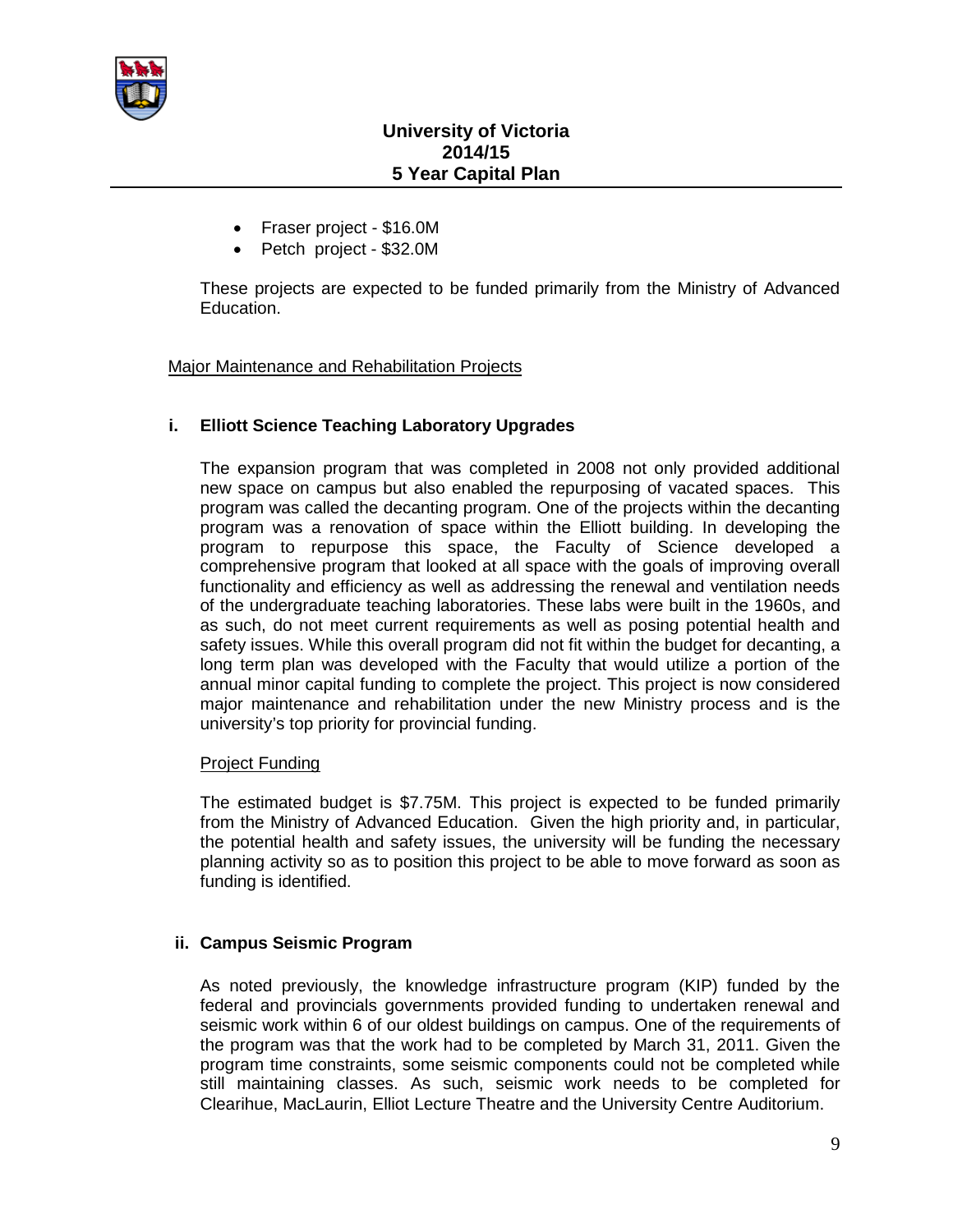

With respect to the remaining buildings on campus, a preliminary structural study that evaluated building risk during a seismic event affecting the campus has been completed. This information in combination with the deferred maintenance assessment will be used to develop future overall building renewal and seismic programs.

#### Project Funding

The estimated budget to address seismic work in the KIP buildings noted above is \$24 - \$28M. This project is expected to be funded primarily from the Ministry of Advanced Education.

#### **D. PLANNING STUDIES**

Over the course of the next two years, the university will be undertaking the following studies which may result in future capital projects. These include:

a) Academic and Non-Academic Support Needs

As noted above, over the past year work was undertaken to determine the areas of priority for addressing the overall campus space shortfall. Provincial space standards were utilized to determine the type of spaces that were required (Appendix 1), as well as the academic areas with the greatest pressures. Priority for expansion was then determined based on academic areas that have:

- significant shortfalls as a result of insufficient teaching lab space;
- the largest overall space pressures relative to standard or as a percent of standard; and/or
- grown significantly (FTEs) or are expected to grow in the future.

As well as the above, priority will be given to address space needs as a result of regulatory requirements.

Given this approach, the priority for addressing the overall shortfalls in academic office, undergraduate teaching labs and research space will be for the Faculties of Business, Engineering and Computer Science, Science and Social Sciences. In order to address space pressures with respect to student and central services other priority areas will include exhibition and assembly space namely for Fine Arts, health services space and space for the university arts collection to meet regulatory requirements.

Over the next year, additional planning work will be undertaken to: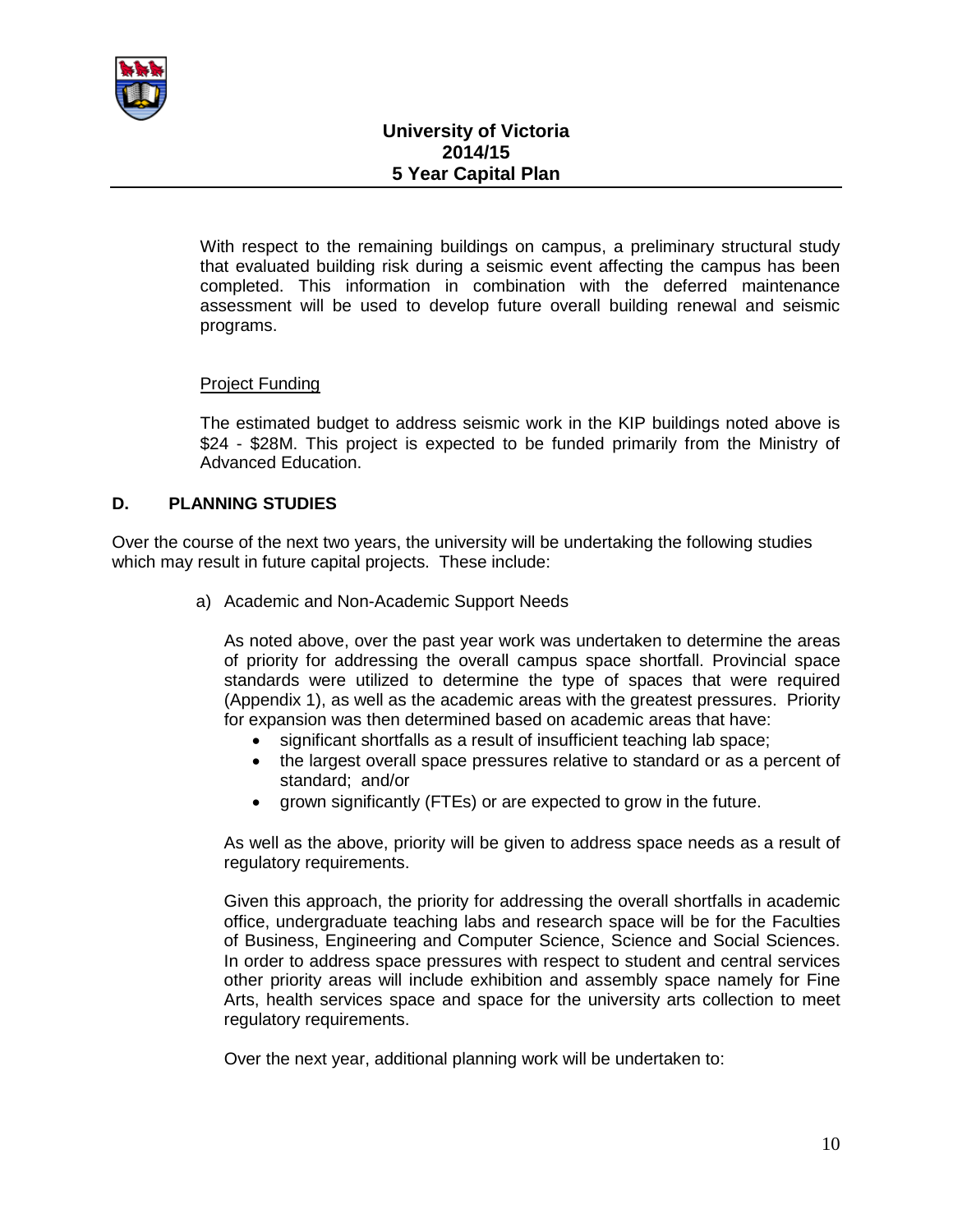

- Develop a program of requirement for a new building that will address the priority areas noted above.
- In conjunction with the new building program, consider whether departments within the David Turpin Building or the Business and Economics Building (BEC) could be relocated on campus or to the new building to provide incremental space to Social Sciences and/or Business.
- Once a new building configuration is developed, determine how to incorporate inter-disciplinary educational and research programs with the new academic space;
- Review current buildings within the Fine Arts faculty to determine if and where expansion would be possible. This expansion could include providing space for the University Arts Collection;
- Whether student common space should/could be provided within a new building, through the construction of the Cornett Courtyard or both;
- Whether health services space should be provided within the new building or if providing for it within a new residence building is the better alternative; and
- How the work of the classroom infrastructure committee with respect to future classroom needs should be addressed as part of this expansion program. Space could be provided within a new building and/or BEC expansion.
- b) Potential Alternative Energy Project

The university's Integrated Energy Master Plan identifies three primary objectives: reduce energy consumption in the existing building inventory, capture waste heat and energy, and identify alternative energy sources. One of the key recommendations of the consultant's report was that the university should explore biomass technology as an alternative to natural gas. During 2013-14 a study was undertaken that reviewed the feasibility of replacing our current natural gas district heating system with a 100% biomass solution provided by an external entity. While there were benefits to this alternate energy approach, it was determined that it was not the best approach for UVic given the limited overall benefits. The university is committed to alternative energy approaches and therefore will explore a strategic partnership approach that could supply some of the overall required campus heating plant. Planning will also be undertaken to determine how best to replace heating plant infrastructure that is nearing the end of its useful life.

c) Rugby Centre of Excellence

During the planning for CARSA the concept of a Rugby Centre of Excellence emerged. This Centre of Excellence would support an area of national and international prominence at UVic. The project would include the development of a high performance facility at the newly upgraded Wallace Field that would be used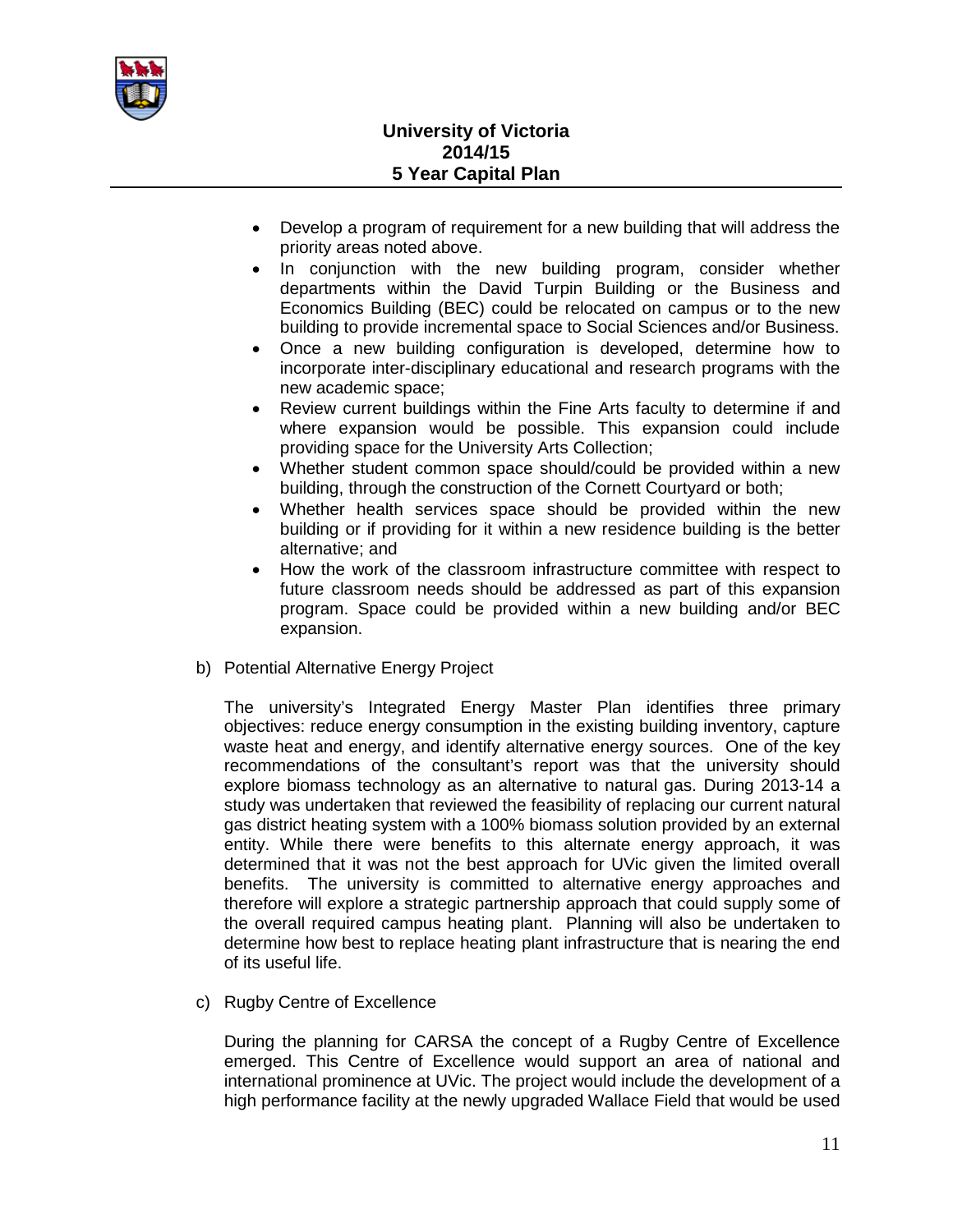

in conjunction with facilities with CARSA. An initial program of requirements has been generated and a funding feasibility study was completed. This project will be considered again should there be a confirmed commitment of funding.

d) Campus Plan Review

The current campus plan was completed and approved by the Board of Governors in 2003. The plan is almost 10 years old, and as such, needs updating. Some topics that need campus and community consultation as part of this process include: transit exchange expansion, student housing expansion, biking infrastructure, future parking, area plans (village centre, Ian Stewart, etc.), Cedar Hill Corner and Queenswood parcels, building height and the 10 year moratorium and freeze on use in specified natural areas of campus. Consultation is currently expected to start in late 2014.

e) Saunders Building Expansion and Renovation

Over the last 10 years, the built environment on campus has increased significantly as a result of the campus expansion program. This expansion has required an investment in resources within the facilities management department as the new buildings require custodial, maintenance and other support. Appendix 1 shows that maintenance space is one of our largest space shortfalls on campus. Given this fact, this project will develop a plan for a modest expansion to the Saunders building to provide much needed additional space for trade shops.

f) Emergency Operations Centre (EOC) Planning

This project will review the current EOC facilities to determine whether these are adequate for the institution or if other plans need to be developed. Changes were recently made to one of the facilities and, in the next year, the focus will be on assessing the efficacy of the new facility and how it could be modified to meet future needs.

g) Space Optimization

One of the goals of the strategic plan is to *"*ensure existing spaces are used to their full potential by identifying opportunities for shared spaces, designing our facilities for functional flexibility and optimizing our scheduling space*."* During 2012/13, a smart growth project was initiated which reviewed the use of classroom space. The project initially looked at class size and is now looking at classroom allocation with the goal of ensuring classroom use is optimized.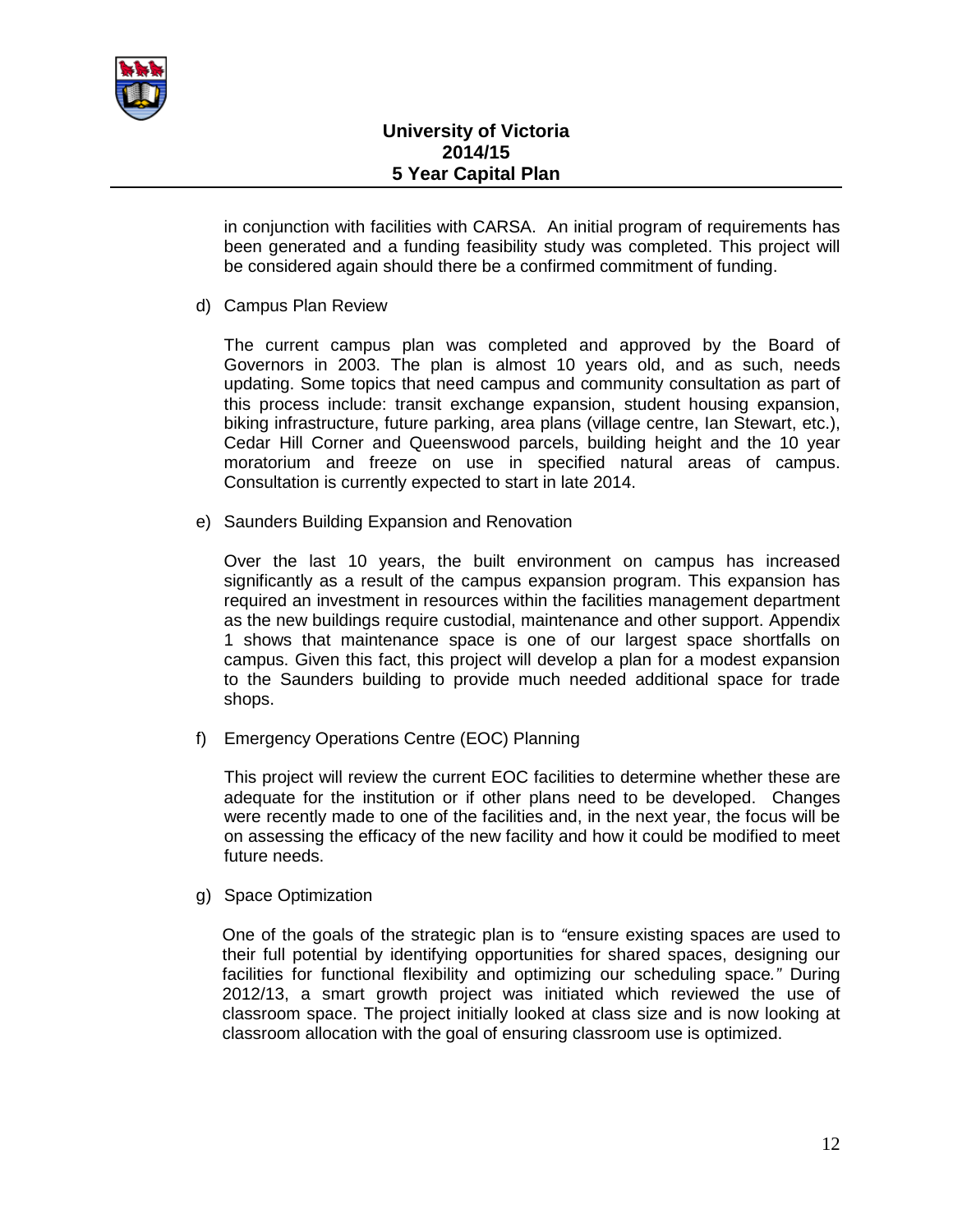

h) Ian Stewart Complex

With the construction of CARSA, the athletics facility at Ian Stewart will for the most part no longer be needed. Over the next year a plan will be developed on the specific components of the buildings that will be retained (e.g., rink, administrative building). As part of the update of the campus plan, the future use of this land will be considered.

i) Enterprise Data Centre (EDC) Build out

The EDC building houses one of the university's data centres. When originally built, the building was sized for expansion. Currently the data centre occupies a portion of  $\frac{1}{2}$  of the building, with the other  $\frac{1}{2}$  of the building used for storage. Work is underway to develop a plan and associated budget for the future build out of the remaining capacity for a data centre.